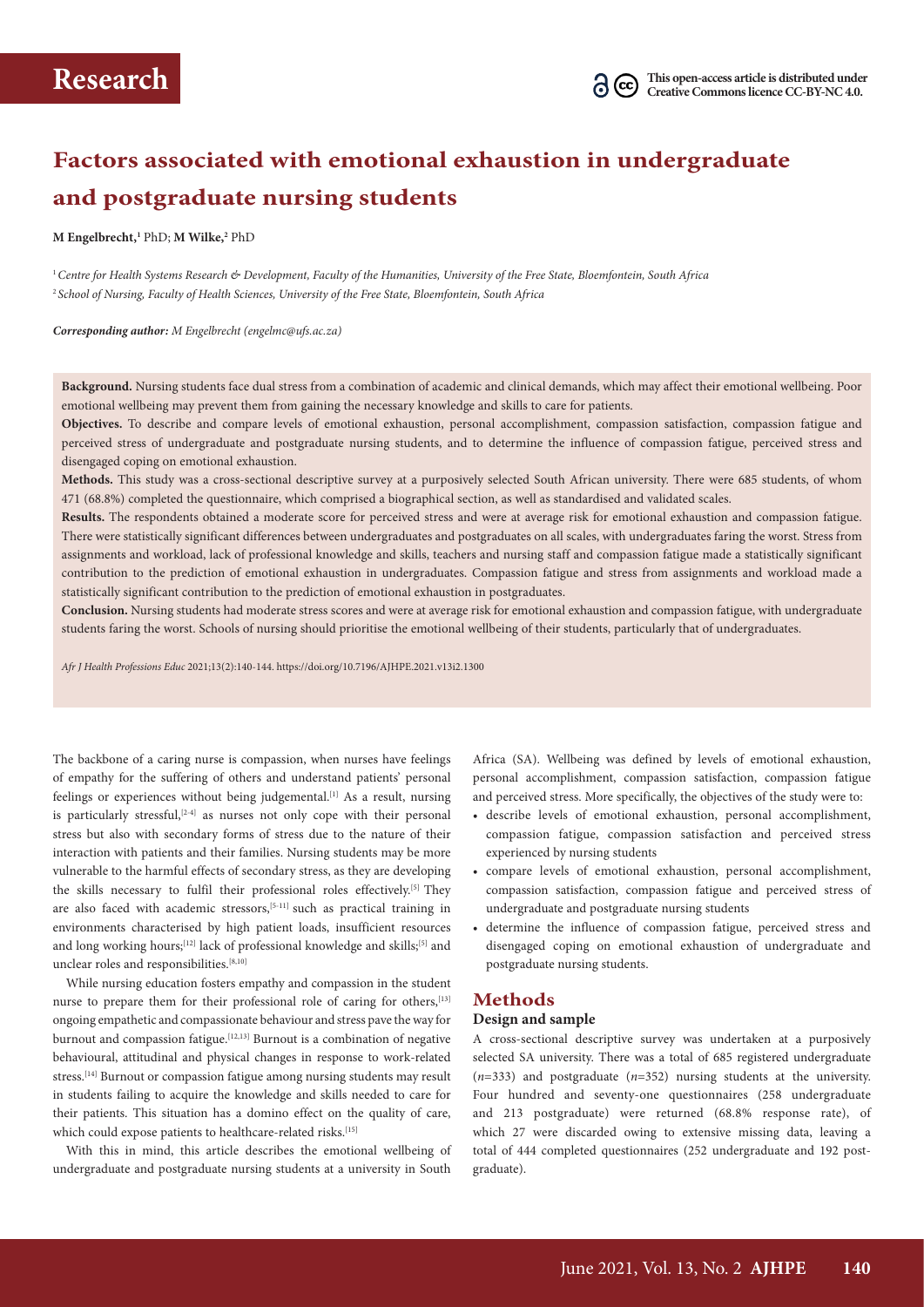# **Data collection**

At the start of each class, students received an envelope with an information leaflet, consent form and questionnaire. The class co-ordinator allowed time for students who wished to participate in the study to complete the questionnaire. Completed questionnaires and consent forms were returned in a sealed envelope.

#### **Measures**

The first section of the questionnaire collected demographic and background information (e.g. sex, age, marital status, dependants, home language, place of residence, payment of university fees and year of study). The second section comprised the following standardised and validated scales:

- The **Maslach burnout inventory**, which assesses three dimensions of burnout, i.e. emotional exhaustion, depersonalisation and personal accomplishment.<sup>[14]</sup> Reliability and validity were found acceptable for SA nurses.[4] Scoring for this scale is as follows: emotional exhaustion – low score ≤18, average score 19 - 26, high score ≥27; depersonalisation – low score ≤5, average score 6 - 9, high score ≥10; and personal accomplishment – low score ≥40, average score 39 - 40, high score  $\leq$ 33.<sup>[14]</sup>
- The **professional quality of life (ProQoL) scale** measures compassion fatigue, burnout and compassion satisfaction.<sup>[16]</sup> SA studies with nurses report good levels of internal consistency for two sub-scales, i.e. compassion satisfaction and compassion fatigue.[17] For all scales, a low-risk cut-off score was set at a total sum of ≤22, between 23 and 41 for average risk, and  $\geq$ 42 for high risk.<sup>[16]</sup>
- The **perceived stress scale** measures stress from taking care of patients; teachers and nursing staff; assignments and workload; peers and daily life; lack of professional knowledge and skills; and clinical environment.<sup>[18]</sup> Cronbach's α of 0.87 was reported for the total scale among Filipino nursing students.<sup>[5]</sup> The following cut-off points have been suggested: 2.67 - 4.00 for high levels of perceived stress; 1.34 - 2.66 for moderate levels of perceived stress; and 0 - 1.33 for low levels of perceived stress.<sup>[5,18]</sup>
- The **coping strategies inventory short form** measures engaged and disengaged coping styles.<sup>[19,20]</sup>

#### **Data analysis**

Data were double captured, cleaned and analysed in SPSS version 25 (IBM Corp., USA). Descriptive statistics were generated yielding frequency counts and percentages for categorical variables, and means and standard deviations (SDs) for continuous variables. Composite scores were calculated for all sub-scales. Cronbach's α was used to test the internal consistency of the scales and sub-scales. The independent sample *t*-test was used to determine if there was a difference between undergraduate and postgraduate students on the mean scores for emotional exhaustion, personal accomplishment, compassion satisfaction, compassion fatigue, perceived stress and coping strategies. Standard multiple regression was performed to predict emotional exhaustion for undergraduate and postgraduate nursing students from compassion fatigue, perceived stress and disengaged coping.

### **Ethical approval**

Before data collection early in October 2018, ethical clearance was obtained from the Ethics Committee, Faculty of Economic and Management Sciences, University of the Free State, Bloemfontein (ref. no. UFS-HSD2017/1097). The various scales were purchased/accessed in line with their copyright agreements.

# **Results**

#### **Reliability analysis**

An α value of 0.7 is considered a sufficient measure of reliability.[21] Therefore, scales with alpha <0.7 were eliminated from further analyses (Table 1).

### **Biographical characteristics**

The majority of respondents were female (88.5%) and the average ages of undergraduates and postgraduates were 21.8 years and 37.1 years, respectively. Two-thirds of postgraduates (67%) were married or in a longterm relationship compared with 30.9% of undergraduates. While most postgraduate students lived at home with family (61.8%), undergraduates mostly stayed in student houses off campus (37.7%) or at home (24.6%). Two-thirds of postgraduates paid for their own studies (67.7%), while undergraduates reported having bursaries (44.6%) or their parents paid for their studies (37.8%) (Table 2).

#### **Perceived stress**

Overall, nursing students obtained a moderate score on the perceived stress scale (mean (SD) 1.48 (0.61)). There was a statistically significant difference between undergraduates (1.72 (0.53)) who fell in the 'moderate' category, and postgraduates (1.15 (0.55)) who fell in the 'low' stress category (95% confidence interval (CI) 0.47 - 0.68; *t*(442)=11.094; *p*=0.000). A closer look revealed significant differences between undergraduate and postgraduate students on all sub-scales. More specifically, undergraduates had moderate scores on all sub-scales while postgraduates had low scores on stress from taking care of patients (0.87 (0.56)), lack of professional knowledge and skills (0.66 (0.76)), the environment (1.16 (0.78)) and teachers and nursing staff (1.06 (0.73)) (Table 3).

# **Table 1. Reliability of the scales**

| <b>Scales</b>                              | Items, $n$     | Cronbach's a |
|--------------------------------------------|----------------|--------------|
| Maslach burnout inventory                  | 22             |              |
| Emotional exhaustion                       | 9              | 0.86         |
| Depersonalisation                          | 5              | 0.55         |
| Personal accomplishment                    | 8              | 0.76         |
| Professional quality of life               | 30             |              |
| Compassion satisfaction                    | 10             | 0.85         |
| Burnout                                    | 10             | 0.63         |
| Compassion fatigue                         | 10             | 0.75         |
| Perceived stress scale                     | 29             | 0.93         |
| Stress from taking care of patients        | 8              | 0.80         |
| Stress from assignments and workload       | 5              | 0.85         |
| Stress from lack of professional knowledge | 3              | 0.92         |
| and skills                                 |                |              |
| Stress from the environment                | 3              | 0.67         |
| Stress from peers and daily life           | $\overline{4}$ | 0.71         |
| Stress from teachers and nursing staff     | 6              | 0.81         |
| Coping strategies (short form)             | 16             |              |
| Engaged coping                             | 8              | 0.76         |
| Disengaged coping                          | 8              | 0.70         |
|                                            |                |              |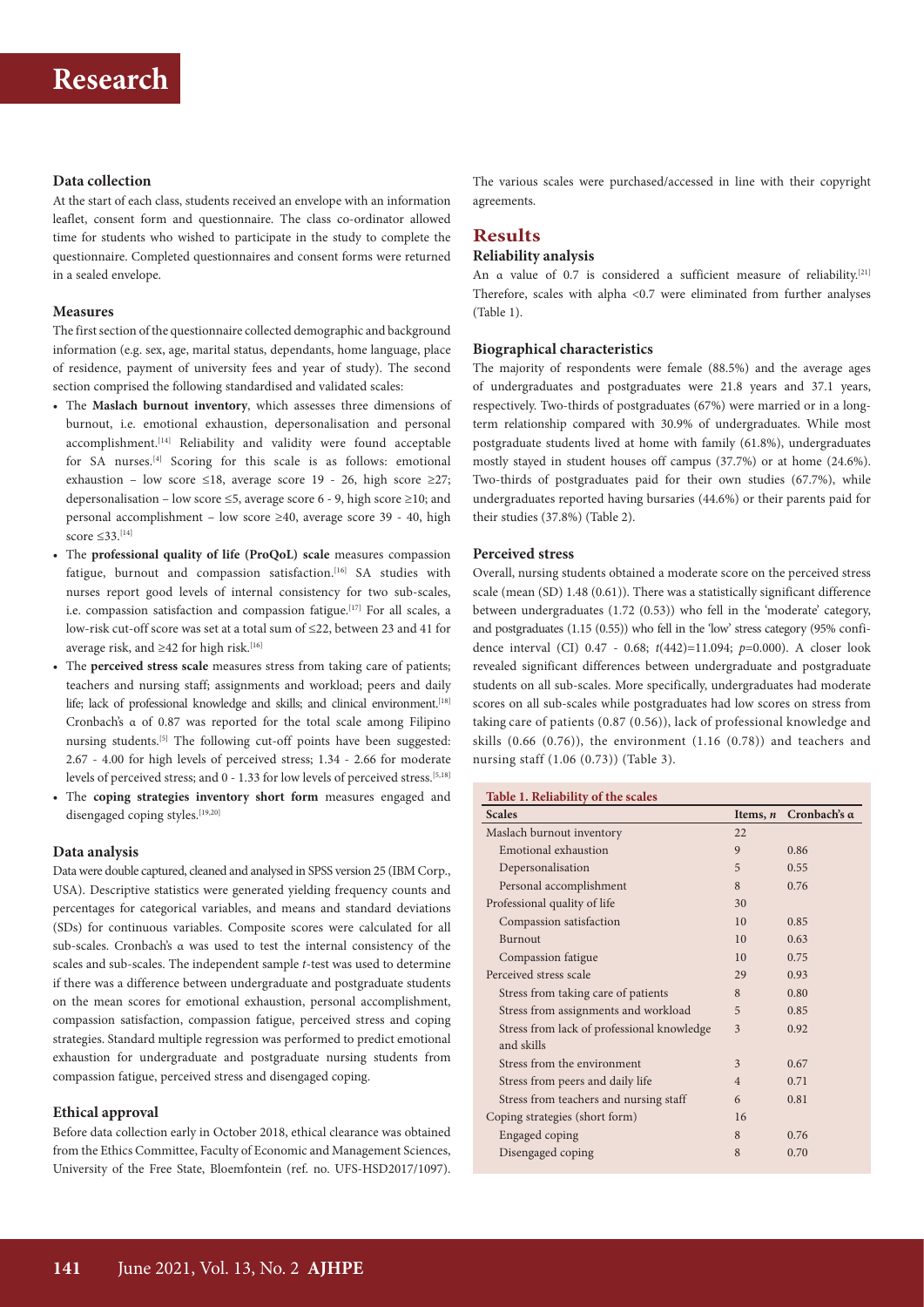#### **Burnout**

The student nurses scored an average of 24.83 (11.62) (range 0 - 54) on the emotional exhaustion sub-scale, indicating an average risk for burnout. There was a statistically significant difference in the mean emotional exhaustion scores between undergraduates (26.01 (10.87)) and postgraduates (23.28 (12.38)) (95% CI 0.56 - 4.91; *t*(442)=2.471; *p*=0.016). The mean scores for undergraduates suggest that they were close to a high risk for emotional exhaustion, where scoring guidelines indicate that  $\geq$ 27 is a high score.<sup>[14]</sup> At the other end of the spectrum, student nurses had a high score on personal accomplishment (26.35; 6.42; range 0 - 48). There was a statistically significant difference between undergraduates and postgraduates on feelings of personal accomplishment (95% CI ‒2.80 - ‒0.40; *t*(442)=‒2.623; *p*=0.009). Postgraduates had a higher mean score on personal accomplishment (27.26 (6.53)) than undergraduates (25.66 (6.26)) (Table 3).

#### **Compassion fatigue and satisfaction**

An average of 24.03 (6.14) was scored on the compassion fatigue sub-

scale, an indication of average levels. Undergraduates scored higher on compassion fatigue (25.19 (5.8)) than postgraduates (22.51 (6.26)). This statistically significant difference (95% CI 1.56 - 3.82; *t*(442)=4.674; *p*=0.000) places undergraduates at an average risk and postgraduates at a low risk for compassion fatigue. Average levels of compassion satisfaction were recorded (40.16 (6.34)), with a statistically significant difference between undergraduates (39.59; 6.67) and postgraduates (40.91 (5.81)) (95% CI-2.51 – ‒1.35; *t*(442)=‒2.189) (Table 3).

### **Engaged coping**

The students had an overall mean score of 27.55 (5.12) for engaged coping. There was a statistically significant difference between postgraduates (28.66 (5.14)), who scored higher than undergraduates (26.71 (4.95)) (95% CI  $-2.90 - 1.00$ ;  $t(424) = -4.043$ ;  $p=0.000$ ). The mean score for disengaged coping was 23.44 (5.24), and differed significantly for undergraduates (24.83 (5.24)) and postgraduates (21.62 (5.21)) (95% CI 2.27 - 4.16); *t*(242)=6.716; *p*=0.000) (Table 3).

|                                         | Total $(N=444)$ , $n$ $(\%)$<br>Undergraduate $(N=252)$ , $n$ $(\%)$ |           | Postgraduate $(N=192)$ , n $(\%)$ |
|-----------------------------------------|----------------------------------------------------------------------|-----------|-----------------------------------|
| Sex                                     |                                                                      |           |                                   |
| Male                                    | 51(11.5)                                                             | 18(7.1)   | 33(17.2)                          |
| Female                                  | 393 (88.5)                                                           | 234(92.9) | 159(82.8)                         |
| Married/in a long-term relationship*    | 203(46.5)                                                            | 77(30.9)  | 126(67.0)                         |
| Place of residence <sup>†</sup>         |                                                                      |           |                                   |
| At home with family                     | 180(40.6)                                                            | 62(24.6)  | 118(61.8)                         |
| Student house off campus                | 127(28.7)                                                            | 95(37.7)  | 32(16.8)                          |
| Rent accommodation off campus           | 75(16.9)                                                             | 36(14.3)  | 39(20.4)                          |
| Residence on campus                     | 61(13.8)                                                             | 59 (23.4) | 2(1.0)                            |
| Payment of university fees <sup>#</sup> |                                                                      |           |                                   |
| Bursary                                 | 154(35.2)                                                            | 111(44.6) | 43(22.8)                          |
| Self-funded                             | 135(30.8)                                                            | 7(2.8)    | 128(67.7)                         |
| Parents pay                             | 94(21.5)                                                             | 94 (37.8) | $\qquad \qquad =$                 |
| Student loan                            | 55(12.6)                                                             | 37(14.9)  | 18(9.5)                           |

*<sup>N</sup>*=443; *<sup>n</sup>*=191 (postgraduate). ‡ *N*=438; *n*=249 (undergraduate); *n*=189 (postgraduate).

| Table 3. Descriptive statistics                       |                  |                          |                         |            |
|-------------------------------------------------------|------------------|--------------------------|-------------------------|------------|
| <b>Scales</b>                                         | Total, mean (SD) | Undergraduate, mean (SD) | Postgraduate, mean (SD) | $p$ -value |
| Maslach burnout inventory                             |                  |                          |                         |            |
| Emotional exhaustion                                  | 24.83 (11.62)    | 26.01 (10.87)            | 23.28 (12.38)           | 0.016      |
| Personal accomplishment                               | 26.35(6.42)      | 25.66(6.26)              | 27.26(6.53)             | 0.009      |
| Professional quality of life                          |                  |                          |                         |            |
| Compassion satisfaction                               | 40.16(6.34)      | 39.59 (6.67)             | 40.91(5.81)             | 0.260      |
| Compassion fatigue                                    | 24.03(6.14)      | 25.19(5.80)              | 22.51(6.26)             | 0.000      |
| Perceived stress scale                                | 1.48(0.61)       | 1.72(0.53)               | 1.15(0.55)              | 0.000      |
| Stress from taking care of patients                   | 1.14(0.62)       | 1.35(0.58)               | 0.87(0.56)              | 0.000      |
| Stress from assignments and workload                  | 2.23(0.96)       | 2.54(0.87)               | 1.82(0.90)              | 0.000      |
| Stress from lack of professional knowledge and skills | 1.06(0.86)       | 1.37(0.80)               | 0.66(0.76)              | 0.000      |
| Stress from the environment                           | 1.36(0.76)       | 1.52(0.71)               | 1.16(0.78)              | 0.000      |
| Stress from peers and daily life                      | 1.71(0.86)       | 1.98(0.79)               | 1.36(0.83)              | 0.000      |
| Stress from teachers and nursing staff                | 1.39(0.78)       | 1.65(0.72)               | 1.06(0.73)              | 0.000      |
| Coping strategies (short form)                        |                  |                          |                         |            |
| Engaged coping                                        | 27.55(5.12)      | 26.71 (4.95)             | 28.66(5.14)             | 0.000      |
| Disengaged coping                                     | 23.44(5.24)      | 24.83 (4.83)             | 21.62(5.21)             | 0.000      |
|                                                       |                  |                          |                         |            |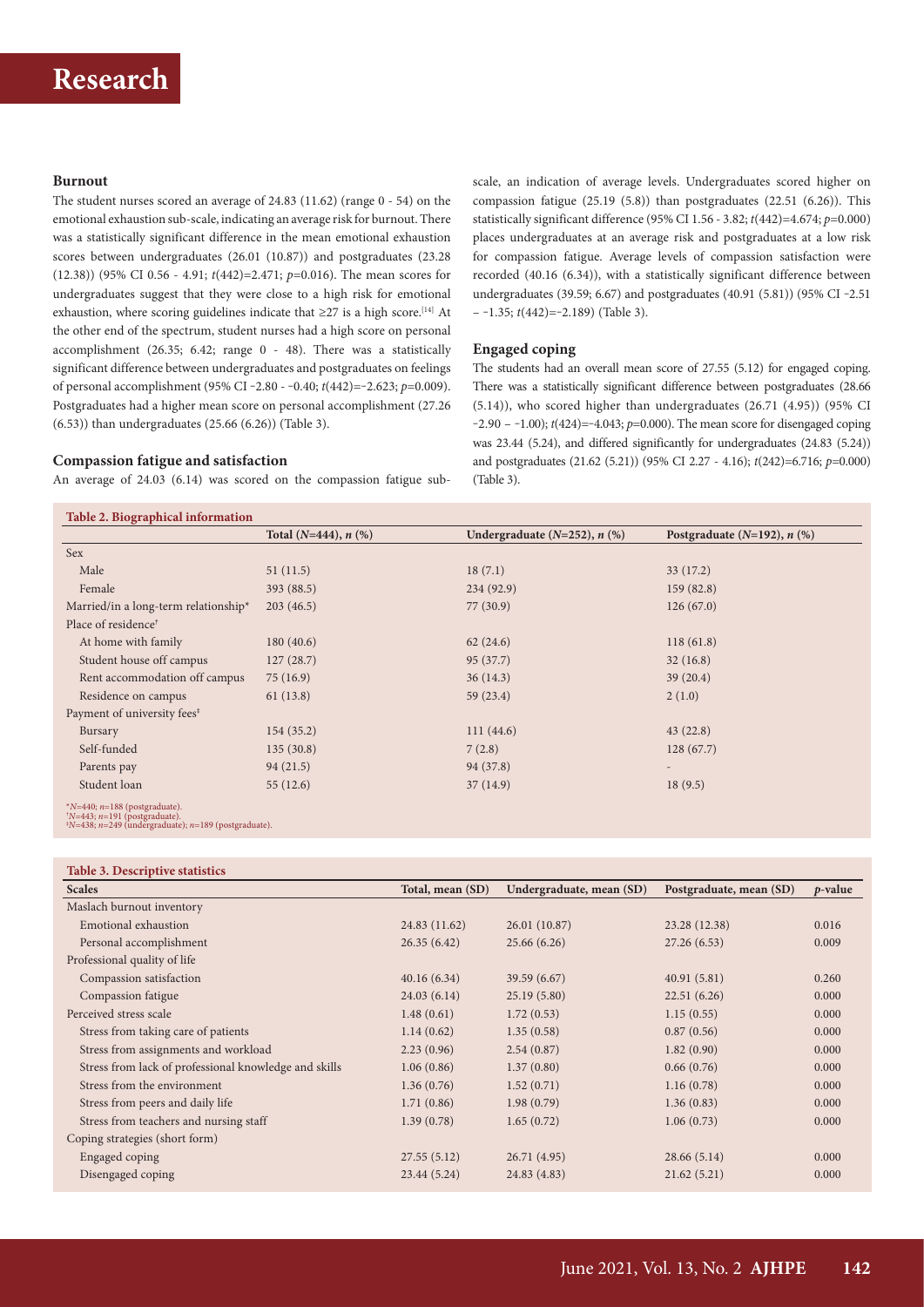# **Prediction of emotional exhaustion**

Multiple regressions were run to predict emotional exhaustion in undergraduate and postgraduate nursing students from stress from taking care of patients; assignments and workload; lack of professional knowledge and skills; the environment; peers and daily life; teachers and nursing staff; as well as compassion fatigue and disengaged coping (Tables 4 and 5). The assumptions of linearity, independence of errors, homoscedasticity, unusual points and normality residuals were met.

For undergraduate nursing students (Table 4), these variables were statistically significant in predicting emotional exhaustion (*F*(9.243)=1.517; *p*=0.000; adjusted *R*<sup>2</sup> =0.358). Compassion fatigue (*t*=5.587; *p*=0.000), stress from assignments and workload (*t*=6.020; *p*=0.000), stress from lack of professional knowledge and skills  $(t=-2.837; p=0.005)$  and stress from teachers and nursing staff (*t*=2.531; *p*=0.012) made a statistically significant unique contribution to the prediction of emotional exhaustion. Stress from assignments and workload ( $β=0.412$ ) was the highest predictor of emotional exhaustion, followed by compassion fatigue ( $\beta$ =0.314) and stress from teachers and nursing staff ( $\beta$ =0.159).

For postgraduate nursing students, these variables were statistically significant in predicting emotional exhaustion (*F*(8.183)=9.954; *p*=0.000; adjusted  $R^2$ =0.273) (Table 5). Compassion fatigue ( $t$ =4.470;  $p$ =0.000) and stress from assignments and workload (*t*=3.289; *p*=0.001) made a statistically significant unique contribution to the prediction of emotional exhaustion. Compassion fatigue ( $\beta$ =0.310) was the highest predictor of emotional exhaustion, followed by stress from assignments and workload (β=0.249).

**Discussion**

University students in general,  $[8,22]$  and nursing students in particular,  $[5-11]$ experience numerous stressors during their academic life, which affect their emotional wellbeing. This is the first cross-sectional study investigating and comparing the emotional wellbeing of undergraduate and postgraduate nursing students in SA.

Overall, we found that nursing students had moderate stress scores and were at average risk for emotional exhaustion and compassion fatigue. More specifically, undergraduate students had higher levels of perceived stress, compassion fatigue and emotional exhaustion than postgraduate students.

In his research, Labrague<sup>[5]</sup> found that senior nursing students have less stress than junior students. A possible explanation is that, as students obtain more experience, they perceive less stress. It is, however, important to keep in mind that academic and occupational stress is inevitable, even necessary at times, but it should not need to lead to dysfunction. This can be avoided if preventive stress management and enhanced wellbeing strategies are in place. In this regard, the scores on perceived stress, compassion fatigue and emotional exhaustion suggest that nursing students may not have appropriate stress management strategies. More specifically, undergraduates, with higher scores on emotional exhaustion, compassion fatigue and perceived stress, also scored higher on disengaged coping, a negative strategy that sees the individual not sharing their feelings with others, avoiding thoughts about situations and not initiating behaviours that could change the situation. However, postgraduate students, who had lower levels of emotional exhaustion, compassion fatigue and perceived stress, scored higher on engaged coping, which is a positive strategy that sees the individual engage in active and ongoing negotiation with the stressful event.<sup>[19]</sup> While research suggests that coping mechanisms have a great influence on the occurrence of burnout,<sup>[23]</sup> we did not find a significant association between type of coping strategy and emotional exhaustion in undergraduate or postgraduate students. Further research is necessary to inform strategies to prevent burnout in nursing students.

Significant predictors of emotional exhaustion among undergraduates were increased levels of compassion fatigue and stress from assignments and workload, as well as teachers and nursing staff. The finding that a decrease in stress from lack of professional knowledge and skills led to an increase in emotional exhaustion requires further research for clarification. Emotional exhaustion in postgraduates was significantly predicted by compassion

| Table 4. Standard multiple regression analysis related to the prediction of emotional exhaustion in undergraduate nursing students |          |                       |          |          |            |  |
|------------------------------------------------------------------------------------------------------------------------------------|----------|-----------------------|----------|----------|------------|--|
| <b>Independent variables</b>                                                                                                       | B        | <b>Standard error</b> | ß        |          | $p$ -value |  |
| Compassion fatigue                                                                                                                 | 0.588    | 0.105                 | 0.314    | 5.587    | 0.000      |  |
| Stress from taking care of patients                                                                                                | $-0.616$ | 1.261                 | $-0.033$ | $-0.488$ | 0.626      |  |
| Stress from assignments/workload                                                                                                   | 5.130    | 0.852                 | 0.412    | 6.020    | 0.000      |  |
| Stress from lack of professional knowledge/skills                                                                                  | $-2.398$ | 0.845                 | $-0.177$ | $-2.837$ | 0.005      |  |
| Stress from the environment                                                                                                        | 0.104    | 0.918                 | 0.007    | 0.114    | 0.910      |  |
| Stress from peers and daily life                                                                                                   | $-1.040$ | 0.982                 | $-0.075$ | $-1.059$ | 0.291      |  |
| Stress from teachers and nursing staff                                                                                             | 2.576    | 1.018                 | 0.171    | 2.531    | 0.012      |  |
| Disengaged coping                                                                                                                  | $-0.055$ | 0.127                 | $-0.024$ | $-0.433$ | 0.666      |  |

**Table 5. Standard multiple regression analysis related to the prediction of emotional exhaustion in postgraduate nursing students**

| Independent variables                             | B        | Standard error | ß        |          | $p$ -value |
|---------------------------------------------------|----------|----------------|----------|----------|------------|
| Compassion fatigue                                | 0.656    | 0.147          | 0.331    | 4.470    | 0.000      |
| Stress from taking care of patients               | $-2.500$ | 1.853          | $-0.114$ | $-1.349$ | 0.179      |
| Stress from assignments/workload                  | 3.514    | 1.069          | 0.257    | 3.289    | 0.001      |
| Stress from lack of professional knowledge/skills | $-1.337$ | 1.288          | $-0.082$ | $-1.038$ | 0.301      |
| Stress from the environment                       | 0.478    | 1.257          | 0.030    | 0.380    | 0.704      |
| Stress from peers and daily life                  | 1.689    | 1.246          | 0.113    | 1.355    | 0.177      |
| Stress from teachers and nursing staff            | 0.930    | 1.433          | 0.055    | 0.649    | 0.517      |
| Disengaged coping                                 | 0.119    | 0.163          | 0.050    | 0.773    | 0.465      |